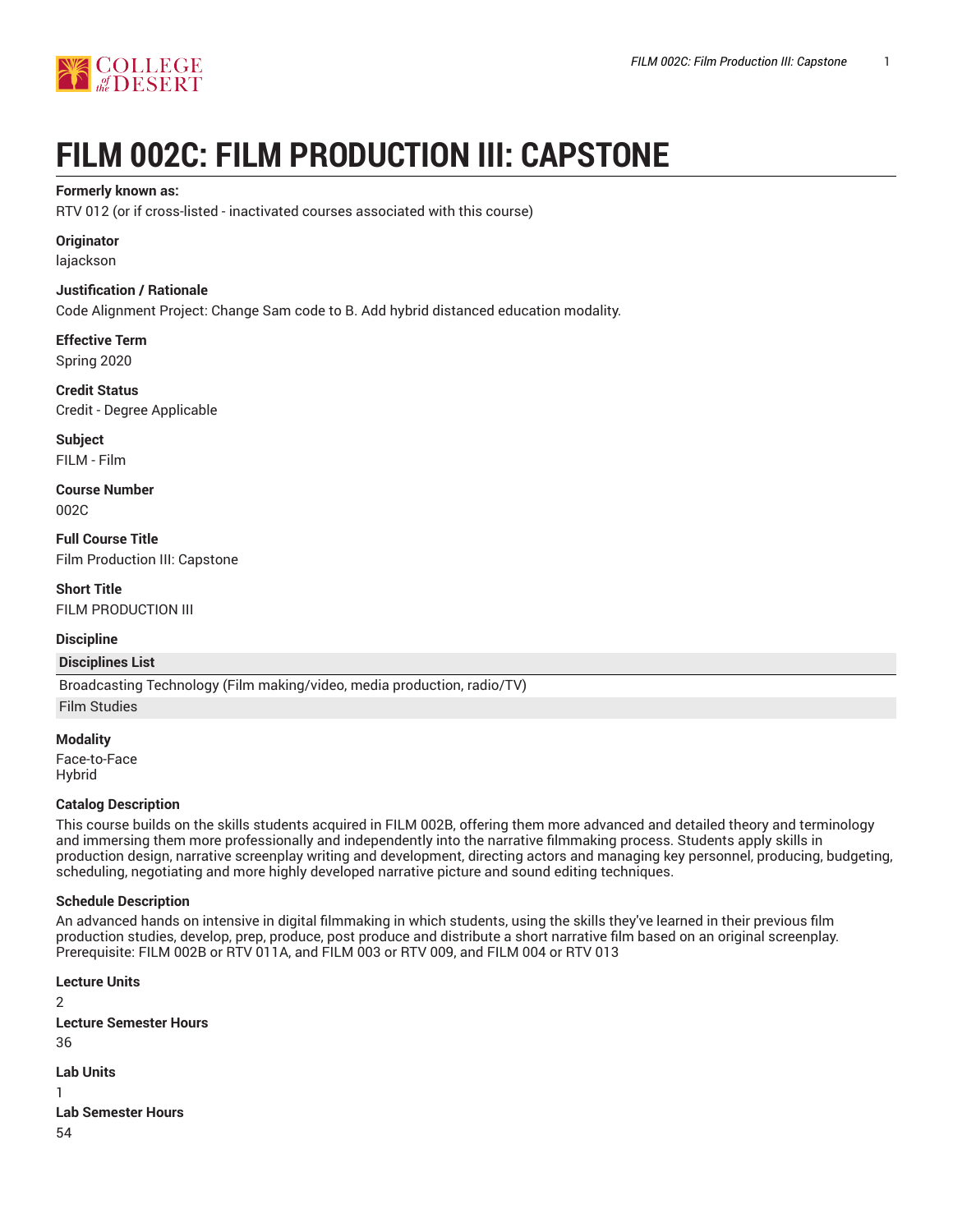

**In-class Hours** 90

**Out-of-class Hours** 72

**Total Course Units**

3 **Total Semester Hours** 162

## **Prerequisite Course(s)**

FILM 002B or RTV 011A, and FILM 003 or RTV 009, and FILM 004 or RTV 013.

# **Required Text and Other Instructional Materials**

**Resource Type** Book

**Author** Vachon, Christine

**Title**

Shooting to Kill

## **Publisher**

Avon

**Year** 1998

**College Level**

Yes

**ISBN #**

0-380-79854-9

## **Resource Type**

Book

**Author** Paula Landry Stephen Greenwald

**Title** The Business of Film

## **Edition**

First

**City**

New York

**Publisher** Routledge

**Year** 2018

**College Level** Yes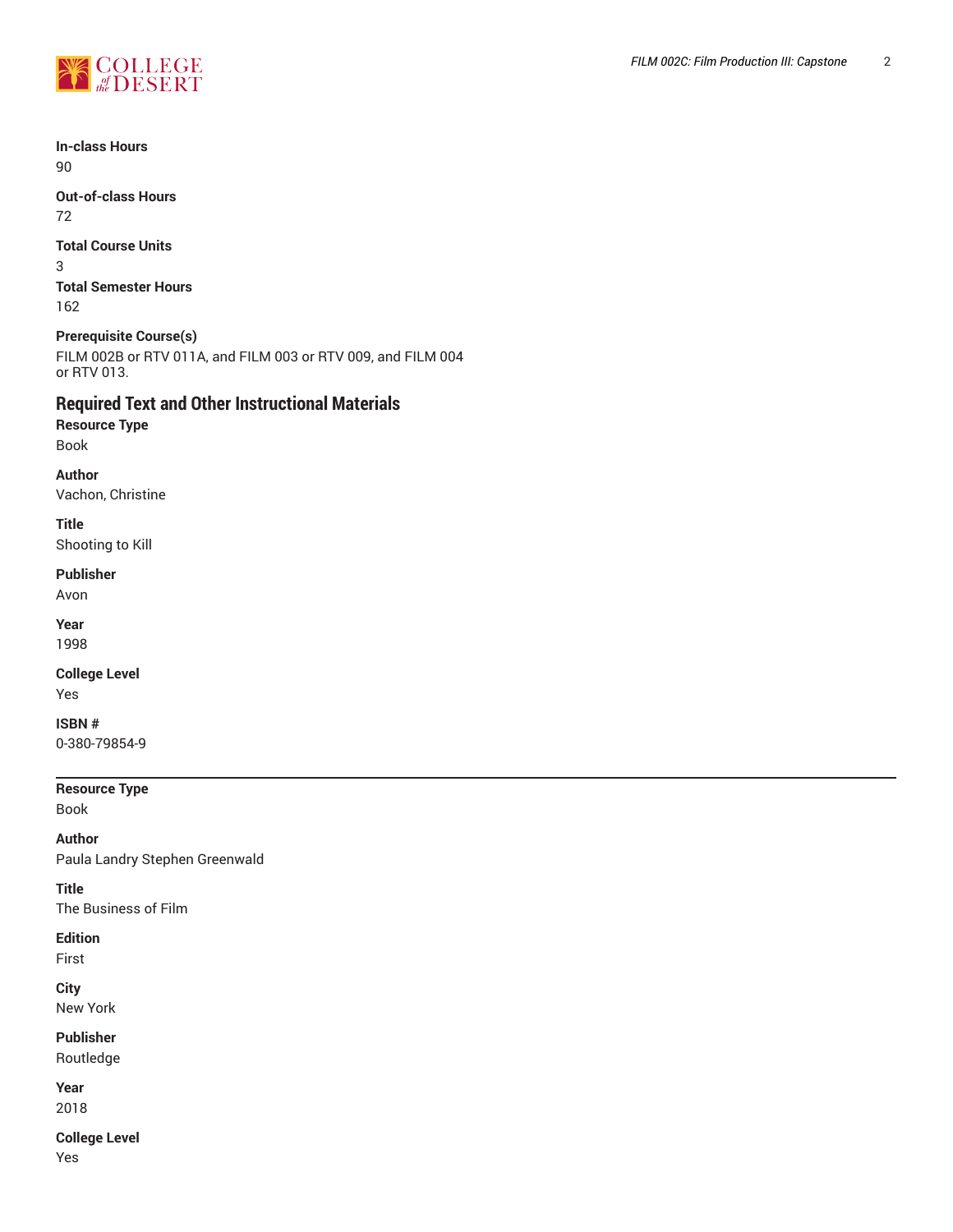

## **ISBN #**

9781138571402

#### **For Text greater than five years old, list rationale:**

"Shooting To Kill" can be used as an additional reading for this course. "The Business of Film" is new offered here as it provides a necessary business approach to the production of film required for this level of film production.

#### **Class Size Maximum**

24

#### **Entrance Skills**

Understand advanced vocabulary, processes and protocols of digital film and video development, production and post-production.

#### **Prerequisite Course Objectives**

FILM 002B-Use more specialized vocabulary of motion pictures and video. FILM 002B-Produce a dramatic, comedic, documentary or experimental video. RTV 011A-Use more specialized vocabulary of motion pictures and video. RTV 011A-Produce a dramatic, comedic, documentary or experimental video.

#### **Entrance Skills**

Demonstrate an ability to design compelling film stories in dynamic , effective and properly formatted screenplays.

#### **Prerequisite Course Objectives**

FILM 003-Demonstrate competence in the mechanics of clear, concise writing for the film and electronic media.

FILM 003-Demonstrate an understanding of the technical and aesthetic issues related to writing for the film and electronic media. FILM 003-Demonstrate an understanding of fundamental principles of writing narrative fiction for the screen.

FILM 003-Demonstrate proficiency in creating a complete, short fictional narrative and writing it as a 20-30 page film script.

RTV 009-Demonstrate competence in the mechanics of clear, concise writing for the film and electronic media.

RTV 009-Demonstrate an understanding of the technical and aesthetic issues related to writing for the film and electronic media.

RTV 009-Demonstrate an understanding of fundamental principles of writing narrative fiction for the screen.

RTV 009-Demonstrate proficiency in creating a complete, short fictional narrative and writing it as a 20-30 page film script.

#### **Entrance Skills**

Demonstrate an ability to use equipment and software required in advanced film and video production.

#### **Prerequisite Course Objectives**

FILM 002B-Apply appropriate lighting techniques in a video production. FILM 002B-Edit a video effectively with a nonlinear computer-editing program. RTV 011A-Apply appropriate lighting techniques in a video production. RTV 011A-Edit a video effectively with a nonlinear computer-editing program.

#### **Entrance Skills**

Demonstrate an ability to work independently and collaboratively to produce short narrative films.

#### **Prerequisite Course Objectives**

FILM 002B-Produce a dramatic, comedic, documentary or experimental video. RTV 011A-Produce a dramatic, comedic, documentary or experimental video.

#### **Entrance Skills**

Demonstrate a knowledge of production design and advanced camera, lighting and editing skills.

#### **Prerequisite Course Objectives**

FILM 002B-Edit a video effectively with a nonlinear computer-editing program.

FILM 004-Explain the principles of what makes a motion picture image move.

FILM 004-Identify the parts and uses of digital video cameras.

FILM 004-Determine the different types of lenses and uses of them.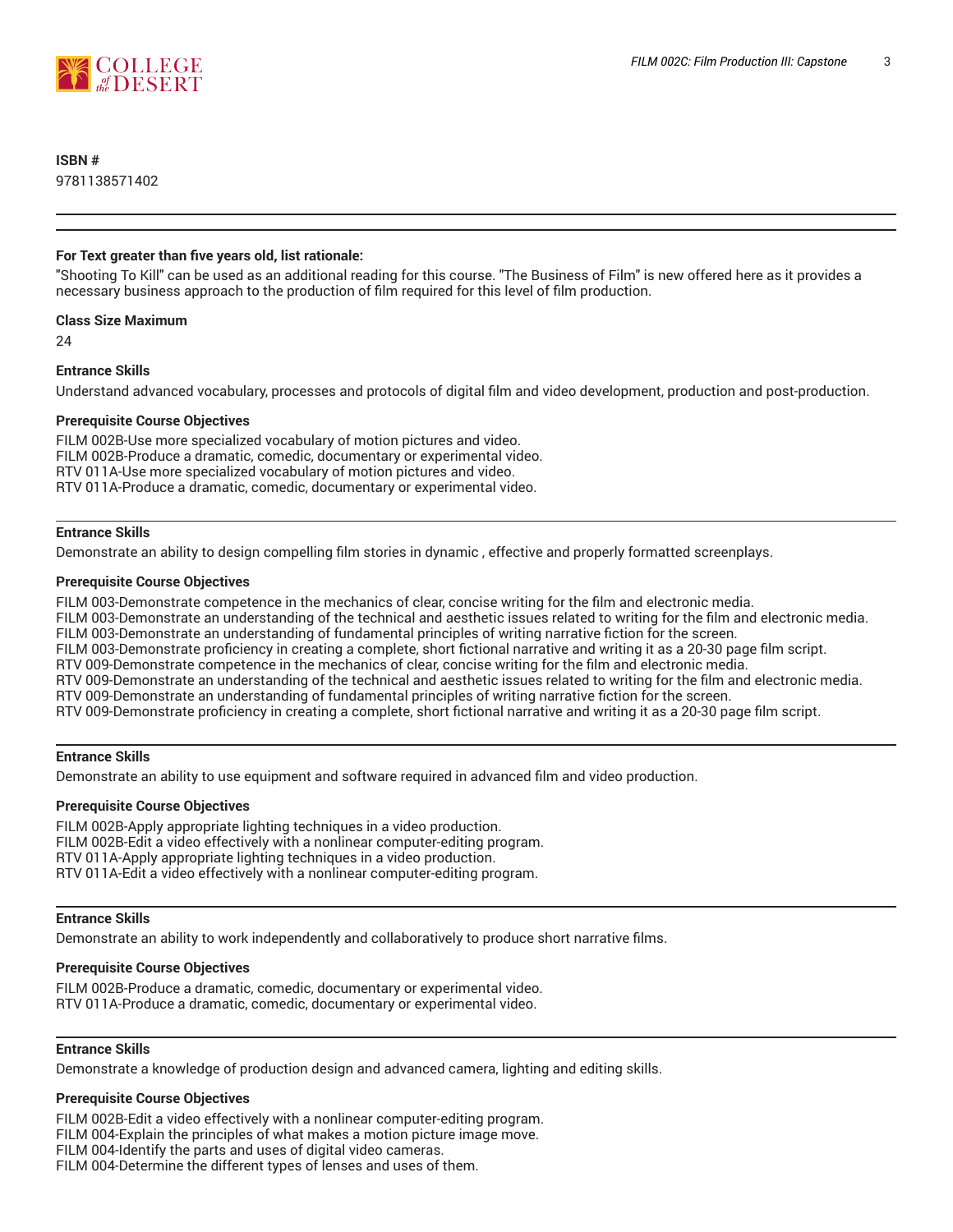

- FILM 004-Understand and explain the relationship of exposure, shutter opening and film speed.
- FILM 004-Identify different people on a camera crew and their role in the production.
- FILM 004-Analyze choices involved in digital video acquisition and explain the qualities therein.
- FILM 004-Explain composition and shot coverage to tell a story.
- RTV 011A-Edit a video effectively with a nonlinear computer-editing program.
- RTV 013-Explain the principles of what makes a motion picture image move
- RTV 013-Identify the parts and uses of digital video cameras
- RTV 013-Determine the different types of lenses and uses of them

RTV 013-Understand and explain the relationship of exposure, shutter opening and film speed

RTV 013-Identify different people on a camera crew and their role in the production

RTV 013-Analyze choices involved in digital video acquisition and explain the qualities therein

RTV 013-Explain composition and shot coverage to tell a story

#### **Course Content**

- 1. Presentation and selection ("greenlighting") of a short narrative film, 10-15 minutes in length.
- 2. Practical development of the screenplay for production
- 3. Pre-production planning, scheduling, management and execution
- 4. Production shooting with budgeted amounts of time resources
- 5. Proper handling, duplication and processing of digital media and content
- 6. Analysis of footage
- 7. Post-production planning, scheduling, management and execution
- 8. Organizing and presenting a public screening.

#### **Lab Content**

- 1. Script selection and development
- 2. Key role assignments
- 3. Location scouting and casting.
- 4. Pre-production planning
- 5. Screening of film dailies
- 6. Post production planning.
- 7. Advanced post-production graphics.
- 8. Record keeping.
- 9. Work with SAG/AFTRA and other organizations
- 10. Publicity and public screening

#### **Course Objectives**

|             | <b>Objectives</b>                                                                                                                                                                                                               |
|-------------|---------------------------------------------------------------------------------------------------------------------------------------------------------------------------------------------------------------------------------|
| Objective 1 | Identify and demonstrate professional level of techniques and strategies required to successfully develop, prep,<br>produce, post-produce and distribute a twenty-thirty minute narrative film based on an original screenplay. |
| Objective 2 | Identify and demonstrate a professional level of the collaborative skills required to create, lead and sustain a<br>successful filmmaking team.                                                                                 |
| Objective 3 | Identify and demonstrate a professional level of business and management skills required to successfully manage a<br>single project film company.                                                                               |
| Objective 4 | Identify and demonstrate a professional level of broadcast and exhibition skills required to successfully and distribute<br>a twenty-thirty minute narrative film based on an original screenplay.                              |

#### **Student Learning Outcomes**

|           | Upon satisfactory completion of this course, students will be able to:            |
|-----------|-----------------------------------------------------------------------------------|
| Outcome 1 | Produce a twenty-thirty minute narrative film based on an original screenplay.    |
| Outcome 2 | Create, lead and sustain a successful filmmaking team.                            |
| Outcome 3 | Organize and manage a single project film company.                                |
| Outcome 4 | Distribute a twenty-thirty minute narrative film based on an original screenplay. |
|           |                                                                                   |

#### **Methods of Instruction**

| <b>Method</b> | Please provide a description or examples of how each instructional<br>$\blacksquare$ method will be used in this course. $\blacksquare$ |
|---------------|-----------------------------------------------------------------------------------------------------------------------------------------|
|               |                                                                                                                                         |

Activity Collaborative/Team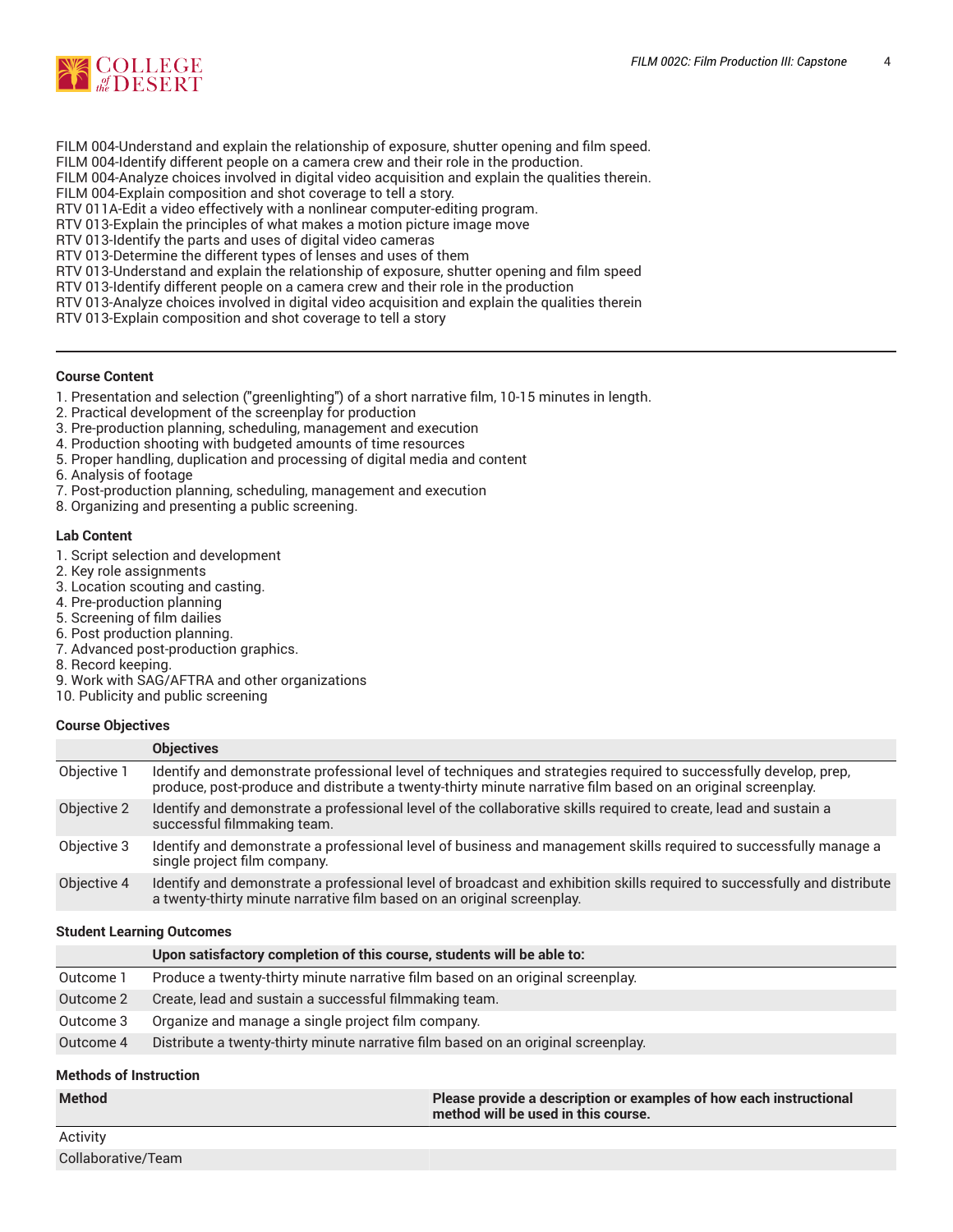

#### Demonstration, Repetition/Practice

| <b>Discussion</b> |                                                                                                                                                                              |
|-------------------|------------------------------------------------------------------------------------------------------------------------------------------------------------------------------|
| Lecture           |                                                                                                                                                                              |
| Laboratory        |                                                                                                                                                                              |
| Participation     |                                                                                                                                                                              |
| Other (Specify)   | The ability to work as a team, independently, outside of the classroom<br>and in, overseen by the instructor in a professional, studio style film<br>production environment. |

#### **Methods of Evaluation**

| <b>Method</b>                                 | Please provide a description or examples of how<br>each evaluation method will be used in this course.                                                                                                                   | <b>Type of Assignment</b> |
|-----------------------------------------------|--------------------------------------------------------------------------------------------------------------------------------------------------------------------------------------------------------------------------|---------------------------|
| Self-paced testing, Student preparation       | Original narrative twenty-thirty minute film script,<br>business plan, storyboards, shot list, production<br>schedule, budget, location releases, union, talent<br>and distribution agreements and contracts.            | In and Out of Class       |
| Self/peer assessment and portfolio evaluation | Written and verbal feedback of individual and<br>collaborative projects.                                                                                                                                                 | In and Out of Class       |
| Product/project development evaluation        | Professional level of completion of twenty-thirty<br>minute script and all film production process,<br>business and distribution work on a single team<br>film project demonstrating appropriate practical<br>knowledge. | In and Out of Class       |
| Group activity participation/observation      | Participation in classroom discussions related to<br>course topics required.                                                                                                                                             | In and Out of Class       |
| Laboratory projects                           | Evaluation of development, pre-production,<br>production, post-production and distribution work.                                                                                                                         | In and Out of Class       |
| Organizational/timeline assessment            | step by step mentoring and assessment throughout In and Out of Class<br>filmmaking process.                                                                                                                              |                           |
| <b>Portfolios</b>                             | Successful completion of team final project,<br>demonstrating appropriate practical knowledge.                                                                                                                           | In and Out of Class       |
| Critiques                                     | Written and verbal feedback.                                                                                                                                                                                             | In and Out of Class       |
| Self/peer assessment and portfolio evaluation | Written and verbal feedback of collaborative<br>projects.                                                                                                                                                                | In and Out of Class       |

#### **Assignments**

#### **Other In-class Assignments**

- Read, discuss and select class film project from student written screenplays
- Develop screenplay for pre-production (design and storyboard)
- Prep developed screenplay for production (budget, schedule, crew, cast, rights)
- Shoot required footage as per the screenplay for a narrative short film edit
- Edit selected footage from the faw footage for a finished narrative short film
- Deliver and exhibit a polished narrative short film

#### **Other Out-of-class Assignments**

- Develop script, shotlist, storyboards, schedule and design breakdown
- Location scout and cast actors
- Shoot required footage
- Edit required footage (as well as in class)
- Sound edit and mix (as well as in class)
- Market, plan and produce a public screening

#### **Grade Methods**

Letter Grade Only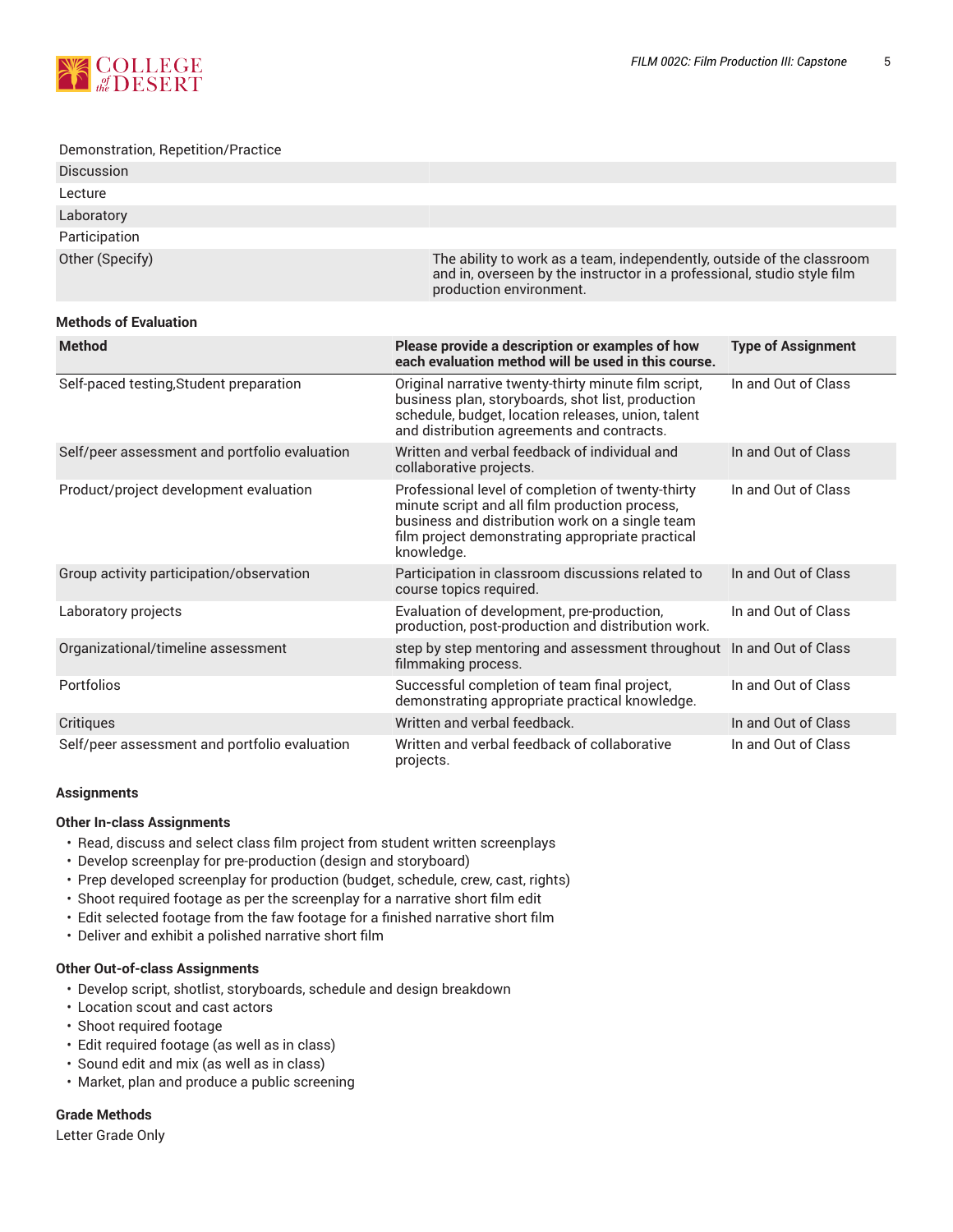

## **Distance Education Checklist**

**Include the percentage of online and on-campus instruction you anticipate.**

**Online %** 50 **On-campus %** 50

## **Lab Courses**

## **Instructional Materials and Resources**

#### If you use any other technologies in addition to the college LMS, what other technologies will you use and how are you ensuring **student data security?**

Students taking this course in both hybrid and face to face formats utilize Google Drive accounts to share video created on iPhones, iPads, Macs (and possibly other cameras and computers) and edited in iMovie and Final Cut Pro X editing software (and possibly other editing softwares). All of these are password protected.

#### **If used, explain how specific materials and resources outside the LMS will be used to enhance student learning.**

In addition to being necessary to the function of the course, these materials and resources teach students "real world" technologies used in this field.

## **Effective Student/Faculty Contact**

#### Which of the following methods of regular, timely, and effective student/faculty contact will be used in this course?

#### **Within Course Management System:**

Timely feedback and return of student work as specified in the syllabus Discussion forums with substantive instructor participation Chat room/instant messaging Regular virtual office hours Private messages Video or audio feedback Weekly announcements

#### **External to Course Management System:**

Direct e-mail

#### **For hybrid courses:**

Scheduled Face-to-Face group or individual meetings Orientation, study, and/or review sessions

#### Briefly discuss how the selected strategies above will be used to maintain Regular Effective Contact in the course.

Chat, announcement, virtual office hours, messaging, video/audio feedback and e-mail will be used for direct, timely dialogue with students individually and in the production groups in which they collaborate. Timely feedback and return of student work, discussion forums in which students peer review other students' work, face to face contact, study, review and both production and editing sessions in lab will be used to carry out the core objectives of the course.

#### **If interacting with students outside the LMS, explain how additional interactions with students outside the LMS will enhance student learning.**

Once the techniques and processes of a film production course have been laid out, repetition, reinforcement and creative + critical feedback are vital to student success. Working outside the LMS provides the additional technologies and "real world" element necessary to give students the robust learning experience required for film production courses.

## **Online Course Enrollment**

#### **Maximum enrollment for online sections of this course**

24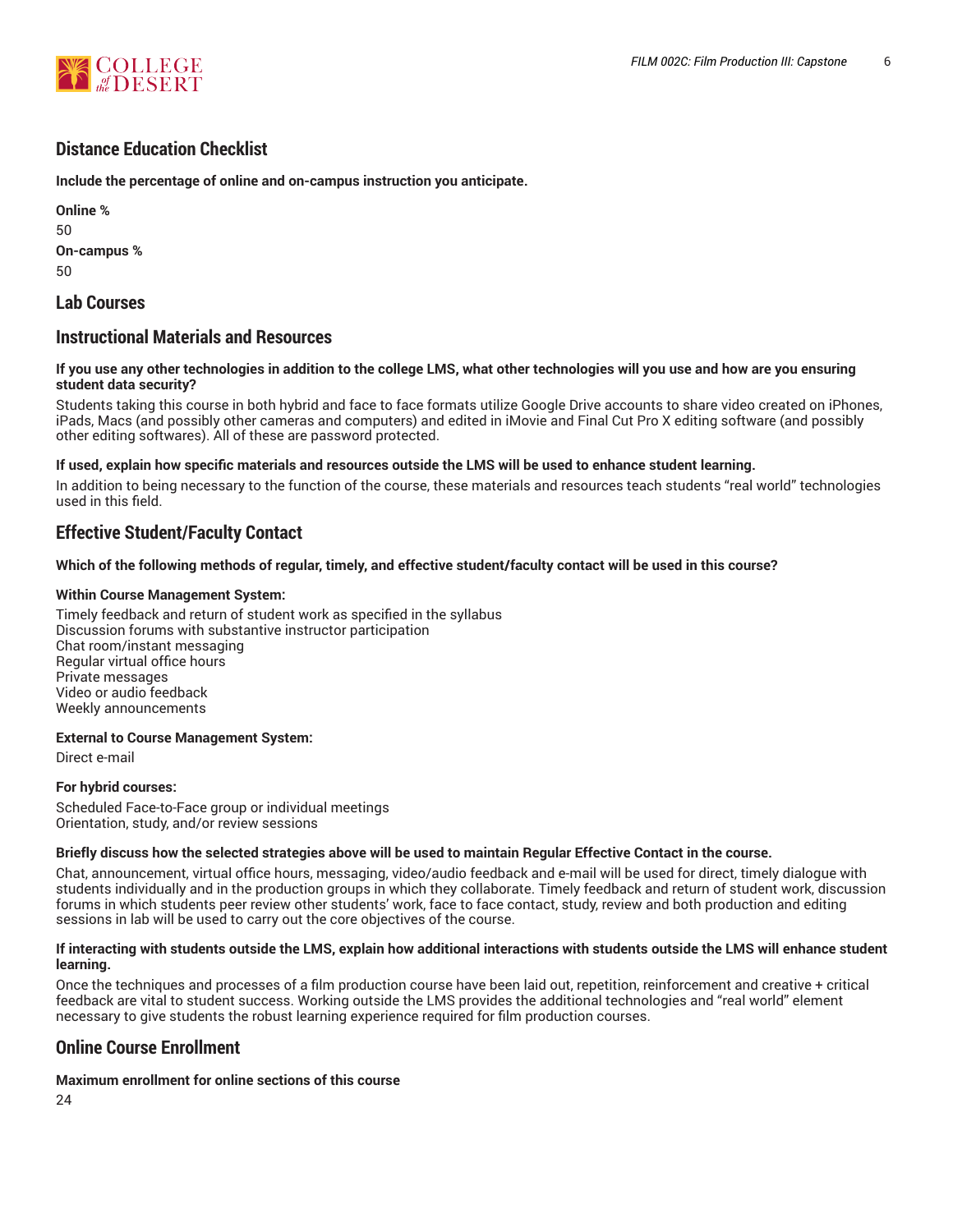

# **Other Information**

Provide any other relevant information that will help the Curriculum Committee assess the viability of offering this course in an online **or hybrid modality.**

Distance collaborative film production has been made more and more possible with the advancement of technologies that allow online sharing of large media files, group communications via audio, video and text and to remotely edit video. The technologies noted above are just the beginning. Virtual collaboration and distance sharing is the wave of the future and should be built into our developing film program.

Utilizing distance modality may also allow us to make the most time efficient use of our film production and editing labs by overlaying lab portion of a course and freeing up lecture for that course to be more precise to its subject or level.

## **MIS Course Data**

## **CIP Code**

50.0602 - Cinematography and Film/Video Production.

**TOP Code** 061220 - Film Production

**SAM Code** B - Advanced Occupational

**Basic Skills Status** Not Basic Skills

**Prior College Level** Not applicable

**Cooperative Work Experience** Not a Coop Course

**Course Classification Status** Credit Course

**Approved Special Class** Not special class

**Noncredit Category** Not Applicable, Credit Course

**Funding Agency Category** Not Applicable

**Program Status** Program Applicable

**Transfer Status** Transferable to CSU only

**Allow Audit** No

**Repeatability** No

**Materials Fee** No

**Additional Fees?** No